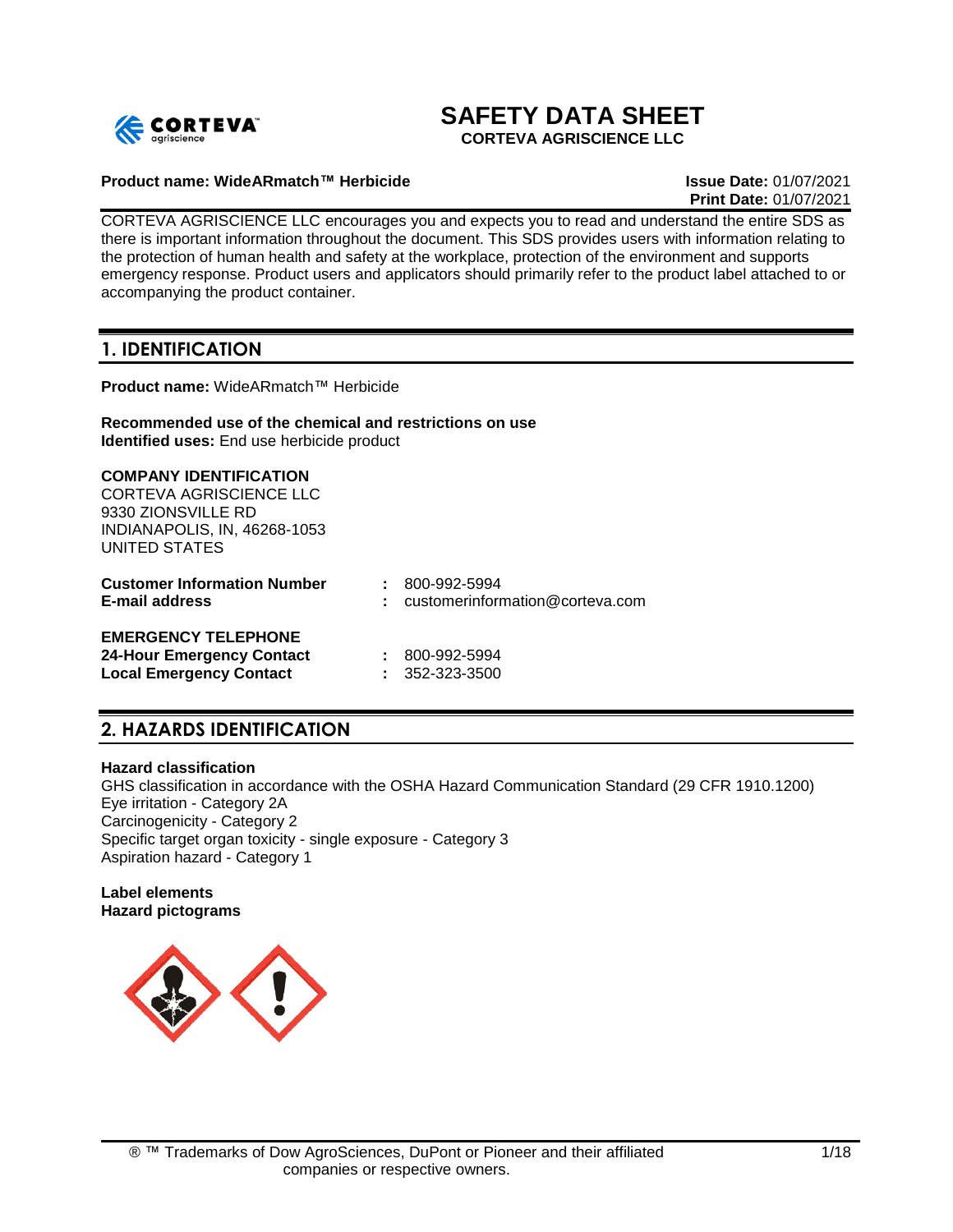### Signal Word: **DANGER!**

### **Hazards**

May be fatal if swallowed and enters airways. Causes serious eye irritation. May cause drowsiness or dizziness. Suspected of causing cancer.

### **Precautionary statements**

### **Prevention**

Obtain special instructions before use. Do not handle until all safety precautions have been read and understood. Avoid breathing dust/ fume/ gas/ mist/ vapours/ spray. Wash skin thoroughly after handling. Use only outdoors or in a well-ventilated area. Wear protective gloves/ protective clothing/ eye protection/ face protection.

### **Response**

IF SWALLOWED: Immediately call a POISON CENTER/ doctor. IF INHALED: Remove person to fresh air and keep comfortable for breathing. Call a POISON CENTER/ doctor if you feel unwell. IF IN EYES: Rinse cautiously with water for several minutes. Remove contact lenses, if present and easy to do. Continue rinsing. IF exposed or concerned: Get medical advice/ attention. Do NOT induce vomiting. If eye irritation persists: Get medical advice/ attention.

### **Storage**

Store in a well-ventilated place. Keep container tightly closed. Store locked up.

### **Disposal**

Dispose of contents/ container to an approved waste disposal plant.

### **Other hazards**

No data available

## **3. COMPOSITION/INFORMATION ON INGREDIENTS**

| <b>Component</b>                            | <b>CASRN</b> | <b>Concentration</b> |
|---------------------------------------------|--------------|----------------------|
|                                             |              |                      |
| Halauxifen-methyl                           | 943831-98-9  | 0.46%                |
| Fluroxypyr 1-methylheptyl ester             | 81406-37-3   | 16.55%               |
| Clopyralid monoethanolamine salt            | 57754-85-5   | 12.1%                |
| Solvent naphtha (petroleum), heavy aromatic | 64742-94-5   | $>= 20.0 - 25.0 %$   |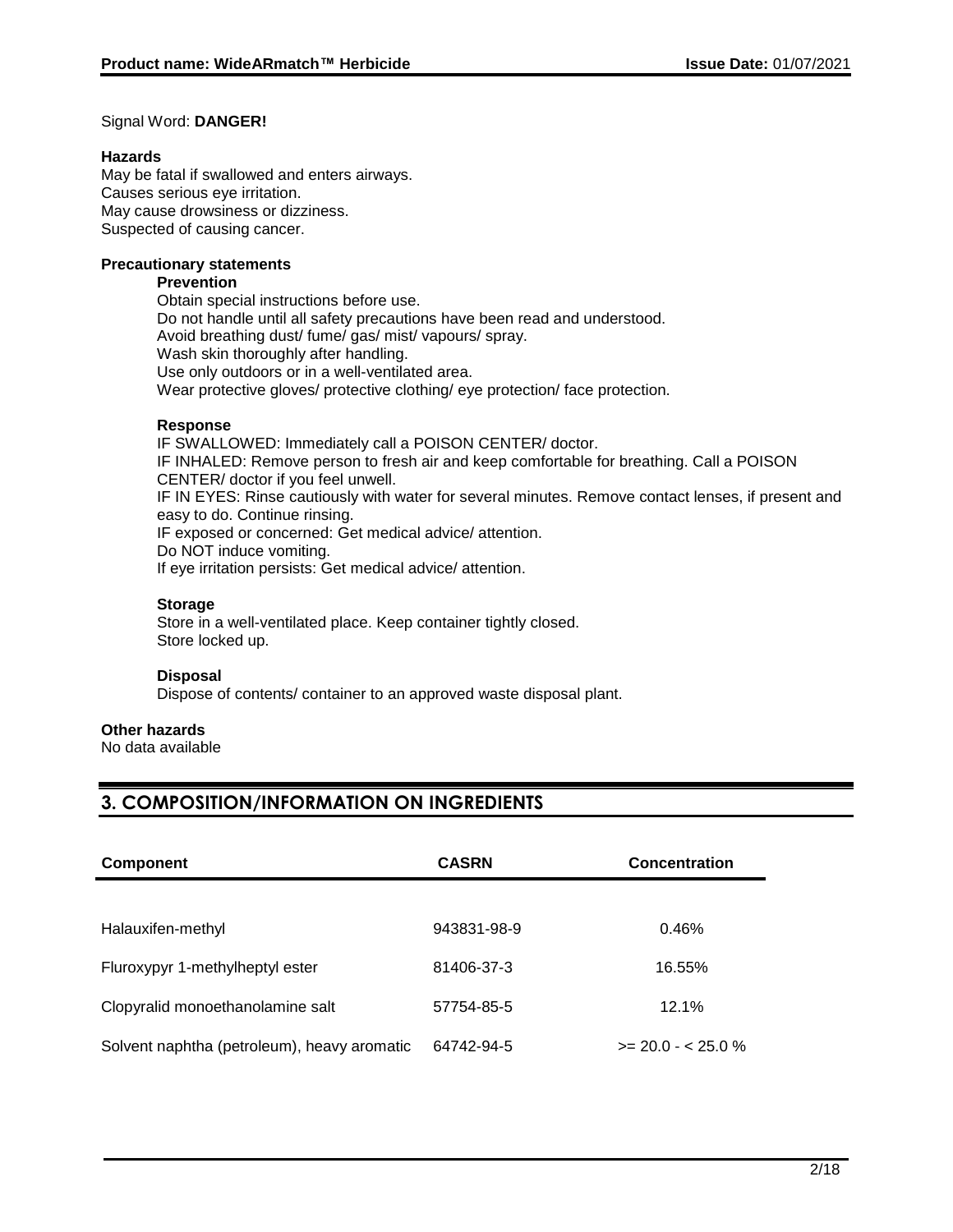| Dipropylene glycol monomethyl ether | 34590-94-8    | $\ge$ 3.0 - < 10.0 % |
|-------------------------------------|---------------|----------------------|
| Naphthalene                         | $91 - 20 - 3$ | $>= 1.0 - 3.0 \%$    |
| Balance                             | Not available | $>$ 30.0 %           |

### **4. FIRST AID MEASURES**

### **Description of first aid measures**

#### **General advice:**

First Aid responders should pay attention to self-protection and use the recommended protective clothing (chemical resistant gloves, splash protection). If potential for exposure exists refer to Section 8 for specific personal protective equipment.

**Inhalation:** Move person to fresh air; if effects occur, consult a physician.

**Skin contact:** Wash off with plenty of water.

**Eye contact:** Immediately flush eyes with water; remove contact lenses, if present, after the first 5 minutes, then continue flushing eyes for at least 15 minutes. Obtain medical attention without delay, preferably from an ophthalmologist. Suitable emergency eye wash facility should be immediately available.

**Ingestion:** No emergency medical treatment necessary.

#### **Most important symptoms and effects, both acute and delayed:**

Aside from the information found under Description of first aid measures (above) and Indication of immediate medical attention and special treatment needed (below), any additional important symptoms and effects are described in Section 11: Toxicology Information.

#### **Indication of any immediate medical attention and special treatment needed**

**Notes to physician:** No specific antidote. Treatment of exposure should be directed at the control of symptoms and the clinical condition of the patient.

### **5. FIRE-FIGHTING MEASURES**

**Suitable extinguishing media:** Water spray Alcohol-resistant foam

**Unsuitable extinguishing media:** None known.

### **Special hazards arising from the substance or mixture**

**Hazardous combustion products:** During a fire, smoke may contain the original material in addition to combustion products of varying composition which may be toxic and/or irritating. Combustion products may include and are not limited to: Carbon dioxide. Carbon monoxide.

**Unusual Fire and Explosion Hazards:** Exposure to combustion products may be a hazard to health. Do not allow run-off from fire fighting to enter drains or water courses.

**Advice for firefighters**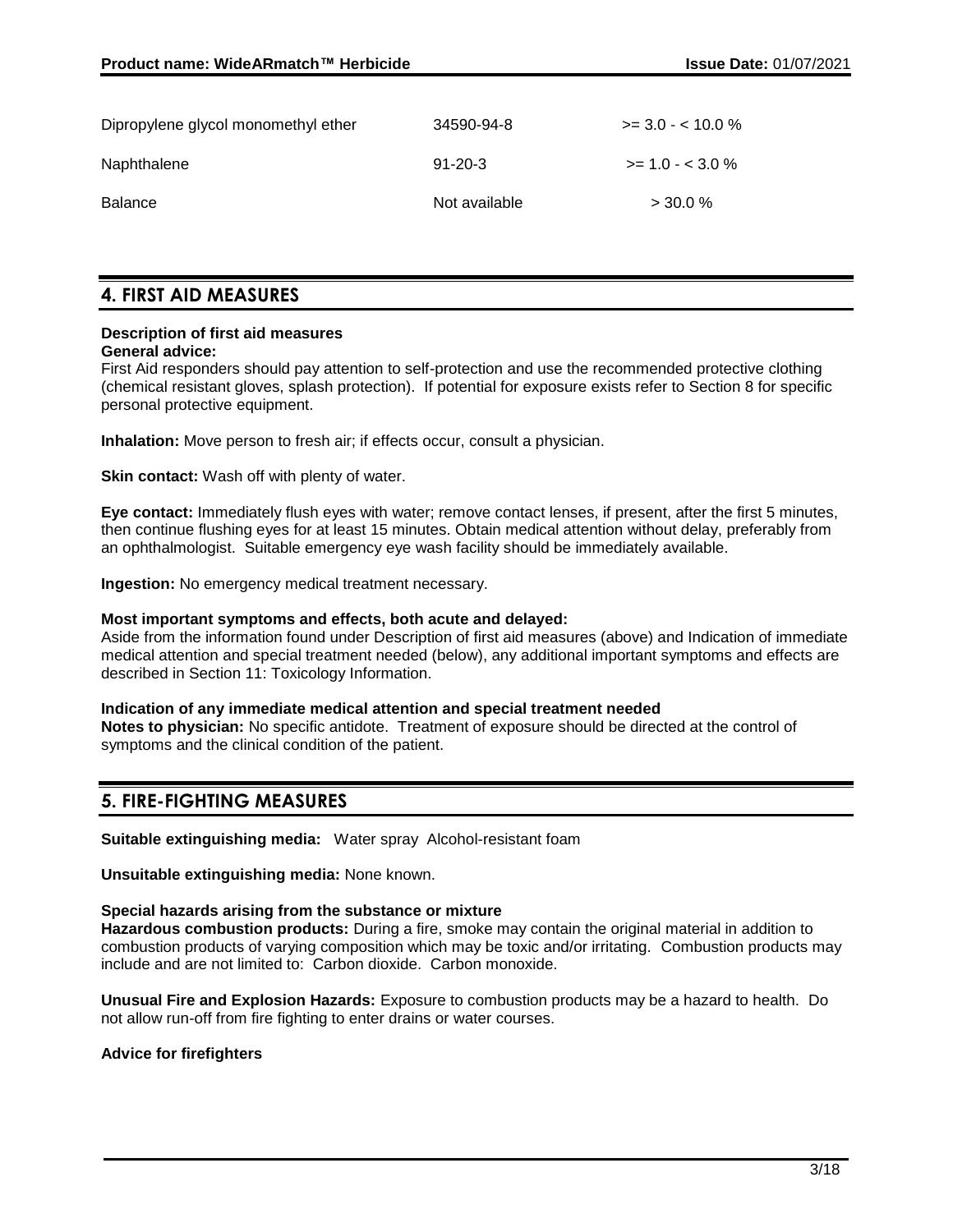**Fire Fighting Procedures:** Collect contaminated fire extinguishing water separately. This must not be discharged into drains. Fire residues and contaminated fire extinguishing water must be disposed of in accordance with local regulations.

 Remove undamaged containers from fire area if it is safe to do so. Evacuate area. Use extinguishing measures that are appropriate to local circumstances and the surrounding environment. Use water spray to cool unopened containers. Fire residues and contaminated fire extinguishing water must be disposed of in accordance with local regulations.

**Special protective equipment for firefighters:** In the event of fire, wear self-contained breathing apparatus. Use personal protective equipment.

## **6. ACCIDENTAL RELEASE MEASURES**

**Personal precautions, protective equipment and emergency procedures:** Ensure adequate ventilation. Use personal protective equipment. Use appropriate safety equipment. For additional information, refer to Section 8, Exposure Controls and Personal Protection.

**Environmental precautions:** If the product contaminates rivers and lakes or drains inform respective authorities. Discharge into the environment must be avoided. Prevent further leakage or spillage if safe to do so. Prevent spreading over a wide area (e.g. by containment or oil barriers). Retain and dispose of contaminated wash water. Local authorities should be advised if significant spillages cannot be contained. Prevent from entering into soil, ditches, sewers, waterways and/or groundwater. See Section 12, Ecological Information.

**Methods and materials for containment and cleaning up:** Clean up remaining materials from spill with suitable absorbant. Local or national regulations may apply to releases and disposal of this material, as well as those materials and items employed in. For large spills, provide dyking or other appropriate containment to keep material from spreading. If dyked material can be pumped, recovered material should be stored in a vented container. The vent must prevent the ingress of water as further reaction with spilled materials can take place which could lead to overpressurization of the container. Keep in suitable, closed containers for disposal. Wipe up with absorbent material (e.g. cloth, fleece). Soak up with inert absorbent material (e.g. sand, silica gel, acid binder, universal binder, sawdust). See Section 13, Disposal Considerations, for additional information.

## **7. HANDLING AND STORAGE**

**Precautions for safe handling:** Avoid formation of aerosol. Provide sufficient air exchange and/or exhaust in work rooms. Do not breathe vapours/dust. Do not smoke. Handle in accordance with good industrial hygiene and safety practice. Avoid exposure - obtain special instructions before use. Smoking, eating and drinking should be prohibited in the application area. Do not get on skin or clothing. Do not breathe vapours or spray mist. Do not swallow. Do not get in eyes. Avoid contact with skin and eyes. Keep container tightly closed. Take care to prevent spills, waste and minimize release to the environment. Use appropriate safety equipment. For additional information, refer to Section 8, Exposure Controls and Personal Protection. Use with local exhaust ventilation.

**Conditions for safe storage:** Store in a closed container. Containers which are opened must be carefully resealed and kept upright to prevent leakage. Keep in properly labelled containers. Store in accordance with the particular national regulations.

Do not store with the following product types: Do not store near acids.. Strong oxidizing agents. Unsuitable materials for containers**:** None known.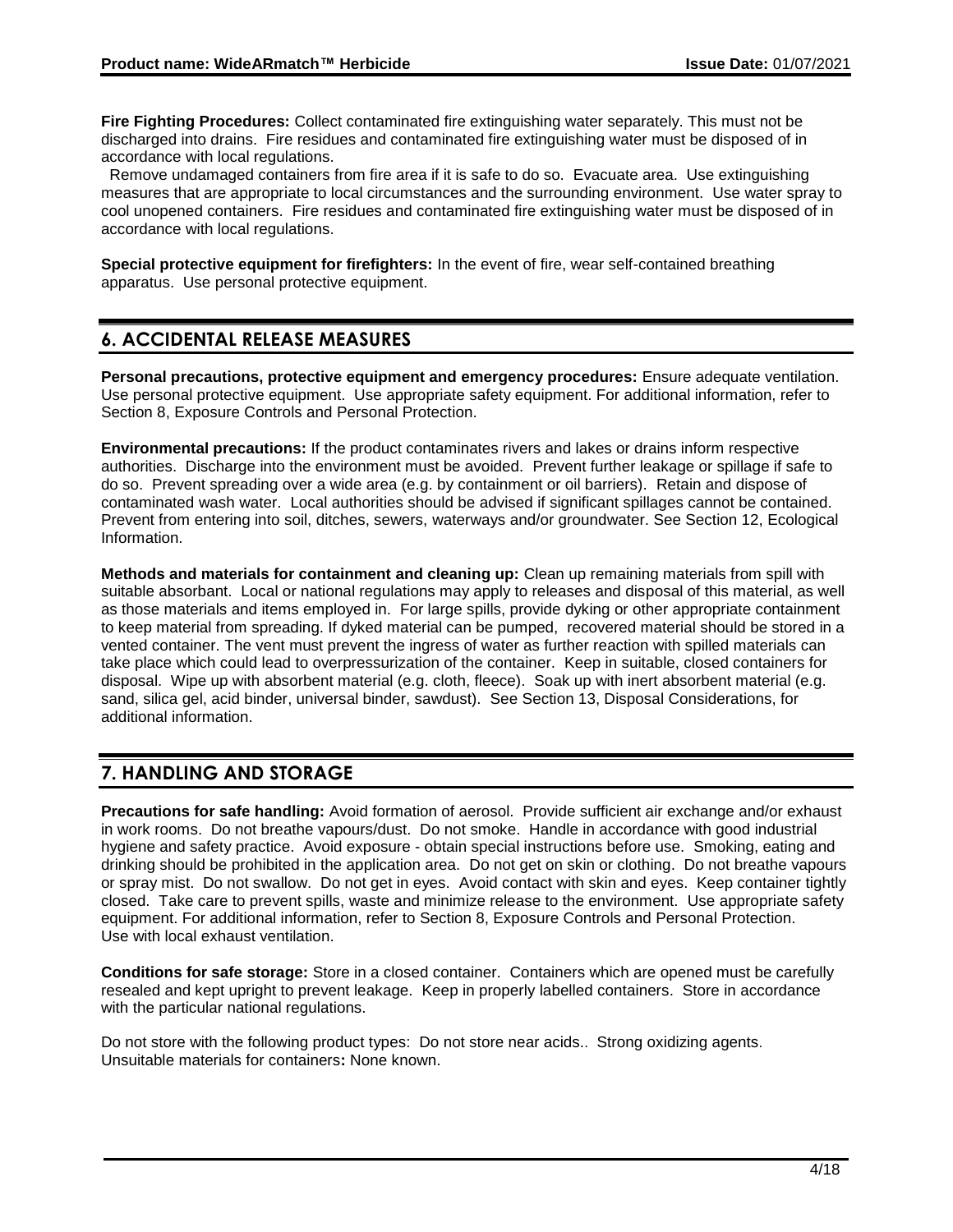## **8. EXPOSURE CONTROLS/PERSONAL PROTECTION**

### **Control parameters**

If exposure limits exist, they are listed below. If no exposure limits are displayed, then no values are applicable.

| Component                                      | <b>Regulation</b> | <b>Type of listing</b> | <b>Value/Notation</b>         |
|------------------------------------------------|-------------------|------------------------|-------------------------------|
| Fluroxypyr 1-methylheptyl<br>ester             | Dow IHG           | TWA                    | $10 \text{ mg/m}$ 3           |
| Solvent naphtha (petroleum),<br>heavy aromatic | Corteva OEL       | <b>TWA</b>             | 100 mg/m3                     |
|                                                | Corteva OEL       | <b>STEL</b>            | 300 mg/m3                     |
|                                                | <b>ACGIH</b>      | <b>TWA</b>             | 200 mg/m3, total              |
|                                                |                   |                        | hydrocarbon vapor             |
| Dipropylene glycol<br>monomethyl ether         | Dow IHG           | <b>TWA</b>             | 10 ppm                        |
|                                                | Dow IHG           | <b>TWA</b>             | <b>SKIN</b>                   |
|                                                | Dow IHG           | <b>STEL</b>            | 30 ppm                        |
|                                                | Dow IHG           | <b>STEL</b>            | <b>SKIN</b>                   |
|                                                | <b>ACGIH</b>      | <b>TWA</b>             | 100 ppm                       |
|                                                | <b>ACGIH</b>      | <b>TWA</b>             | <b>SKIN</b>                   |
|                                                | <b>ACGIH</b>      | STEL                   | 150 ppm                       |
|                                                | OSHA Z-1          | <b>TWA</b>             | 600 mg/m3<br>100 ppm          |
|                                                | <b>ACGIH</b>      | <b>STEL</b>            | <b>SKIN</b>                   |
|                                                | OSHA Z-1          | <b>TWA</b>             | <b>SKIN</b>                   |
|                                                | <b>NIOSH REL</b>  | TWA                    | 600 mg/m3<br>100 ppm          |
|                                                | <b>NIOSH REL</b>  | <b>ST</b>              | 900 mg/m3 150 ppm             |
| Naphthalene                                    | Dow IHG           | <b>TWA</b>             | 10 ppm                        |
|                                                | Dow IHG           | <b>TWA</b>             | <b>SKIN</b>                   |
|                                                | Dow IHG           | <b>STEL</b>            | 15 ppm                        |
|                                                | Dow IHG           | <b>STEL</b>            | <b>SKIN</b>                   |
|                                                | <b>ACGIH</b>      | <b>TWA</b>             | 10 ppm                        |
|                                                | <b>ACGIH</b>      | <b>TWA</b>             | <b>SKIN</b>                   |
|                                                | OSHA Z-1          | <b>TWA</b>             | 50 mg/m3<br>10 ppm            |
|                                                | <b>NIOSH REL</b>  | <b>TWA</b>             | $50 \text{ mg/m}$ 3<br>10 ppm |
|                                                | <b>NIOSH REL</b>  | <b>ST</b>              | 75 mg/m3 15 ppm               |

RECOMMENDATIONS IN THIS SECTION ARE FOR MANUFACTURING, COMMERCIAL BLENDING AND PACKAGING WORKERS. APPLICATORS AND HANDLERS SHOULD SEE THE PRODUCT LABEL FOR PROPER PERSONAL PROTECTIVE EQUIPMENT AND CLOTHING.

### **Exposure controls**

**Engineering controls:** Use engineering controls to maintain airborne level below exposure limit requirements or guidelines. If there are no applicable exposure limit requirements or guidelines, use only with adequate ventilation. Local exhaust ventilation may be necessary for some operations.

### **Individual protection measures**

**Eye/face protection:** Use chemical goggles.

### **Skin protection**

**Hand protection:** Use gloves chemically resistant to this material. Examples of preferred glove barrier materials include: Butyl rubber. Chlorinated polyethylene. Neoprene.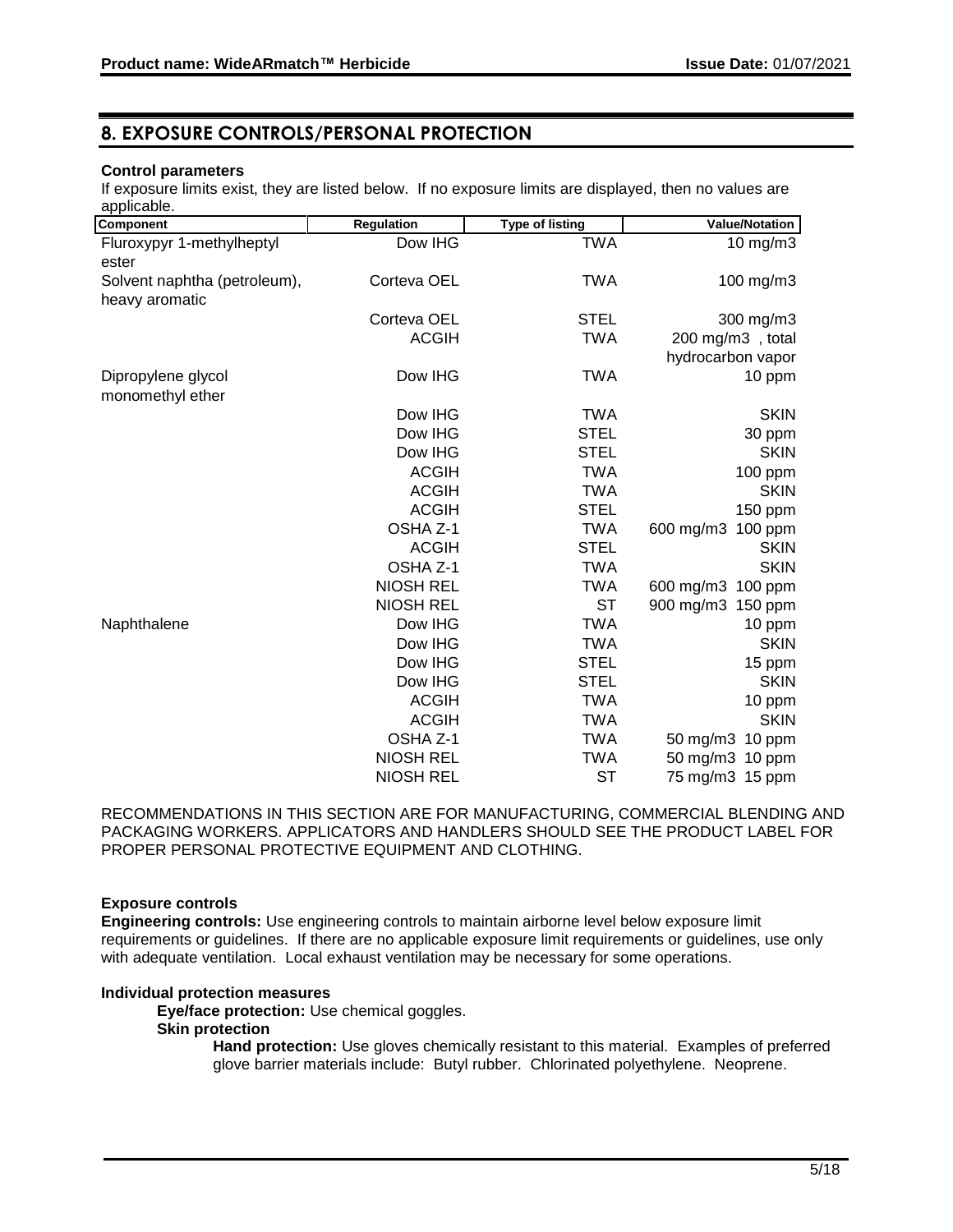Polyethylene. Ethyl vinyl alcohol laminate ("EVAL"). Examples of acceptable glove barrier materials include: Natural rubber ("latex"). Nitrile/butadiene rubber ("nitrile" or "NBR"). Polyvinyl chloride ("PVC" or "vinyl"). Viton. NOTICE: The selection of a specific glove for a particular application and duration of use in a workplace should also take into account all relevant workplace factors such as, but not limited to: Other chemicals which may be handled, physical requirements (cut/puncture protection, dexterity, thermal protection), potential body reactions to glove materials, as well as the instructions/specifications provided by the glove supplier.

**Other protection:** Use protective clothing chemically resistant to this material. Selection of specific items such as face shield, boots, apron, or full body suit will depend on the task. **Respiratory protection:** Respiratory protection should be worn when there is a potential to exceed the exposure limit requirements or guidelines. If there are no applicable exposure limit requirements or guidelines, use an approved respirator. Selection of air-purifying or positive-pressure supplied-air will depend on the specific operation and the potential airborne concentration of the material. For emergency conditions, use an approved positive-pressure self-contained breathing apparatus. The following should be effective types of air-purifying respirators: Organic vapor cartridge with a particulate pre-filter.

## **9. PHYSICAL AND CHEMICAL PROPERTIES**

#### **Appearance**

| <b>Physical state</b>                             | Liquid.                                                  |
|---------------------------------------------------|----------------------------------------------------------|
| Color                                             | amber                                                    |
| Odor                                              | aromatic                                                 |
| <b>Odor Threshold</b>                             | No data available                                        |
| pH                                                | 4.85                                                     |
| <b>Melting point/range</b>                        | Not applicable                                           |
| <b>Freezing point</b>                             | No data available                                        |
| Boiling point (760 mmHg)                          | No data available                                        |
| <b>Flash point</b>                                | closed cup > 100 °C $(212 \text{ }^{\circ}\text{F})$     |
| <b>Evaporation Rate (Butyl Acetate</b><br>$= 1$   | No data available                                        |
| Flammability (solid, gas)                         | Not Applicable                                           |
| <b>Lower explosion limit</b>                      | No data available                                        |
| <b>Upper explosion limit</b>                      | No data available                                        |
| <b>Vapor Pressure</b>                             | No data available                                        |
| <b>Relative Vapor Density (air = 1)</b>           | No data available                                        |
| <b>Relative Density (water = 1)</b>               | No data available                                        |
| <b>Water solubility</b>                           | No data available                                        |
| <b>Partition coefficient: n-</b><br>octanol/water | No data available                                        |
| <b>Auto-ignition temperature</b>                  | No data available                                        |
| <b>Decomposition temperature</b>                  | No data available                                        |
| <b>Dynamic Viscosity</b>                          | 60.5 mPa.s at 20 °C (68 °F) 24.6 mPa.s at 40 °C (104 °F) |
| <b>Kinematic Viscosity</b>                        | No data available                                        |
| <b>Explosive properties</b>                       | No                                                       |
|                                                   |                                                          |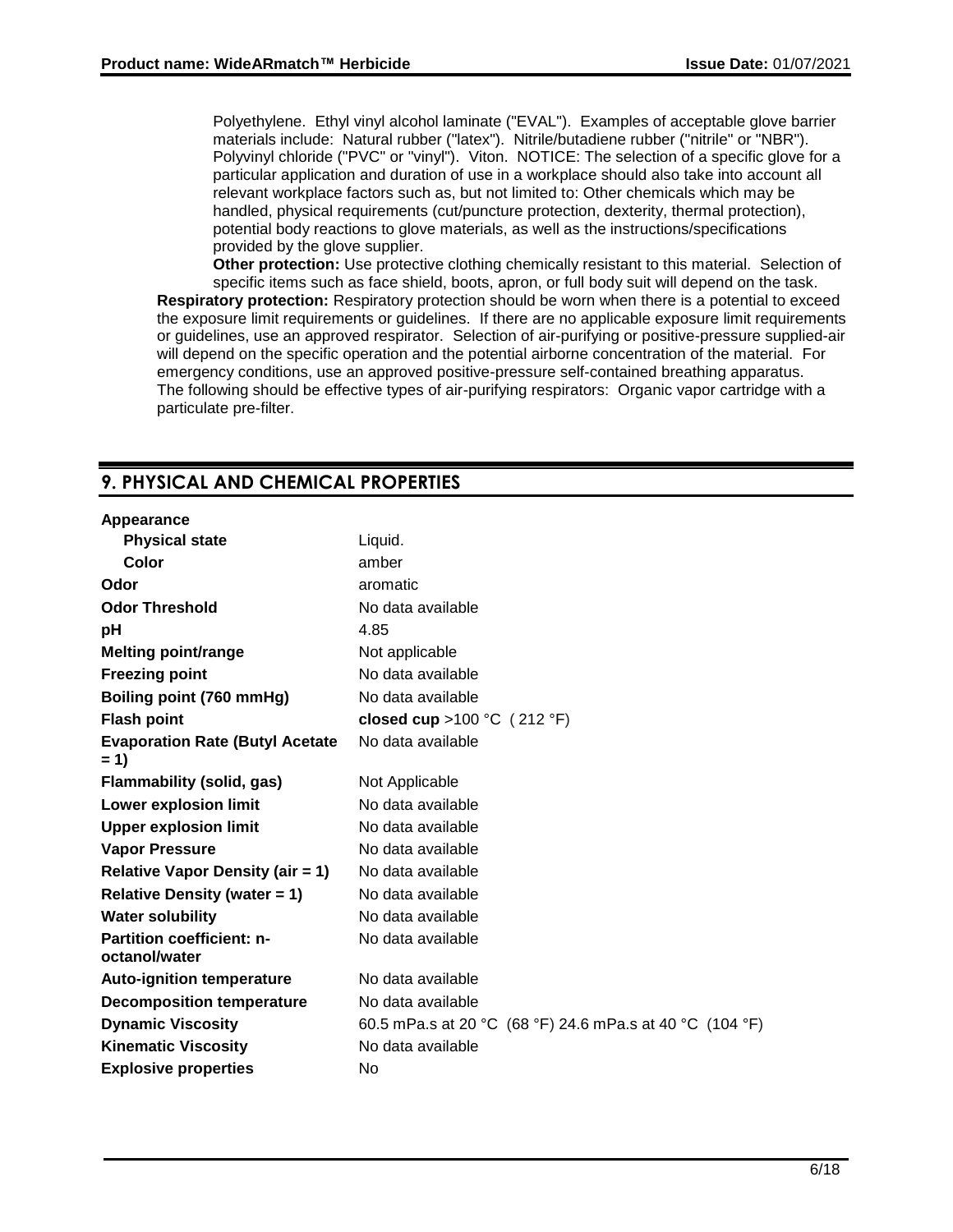| <b>Oxidizing properties</b> |
|-----------------------------|
| <b>Liquid Density</b>       |
| <b>Molecular weight</b>     |

No significant increase (>5C) in temperature. **Liquid Density** 8.853 lb/gal at 20 °C (68 °F) **No data available** 

NOTE: The physical data presented above are typical values and should not be construed as a specification.

## **10. STABILITY AND REACTIVITY**

**Reactivity:** Not classified as a reactivity hazard.

**Chemical stability:** No decomposition if stored and applied as directed. Stable under normal conditions.

**Possibility of hazardous reactions:** None known. No hazards to be specially mentioned.

**Conditions to avoid:** None known.

**Incompatible materials:** Avoid contact with: Strong acids. Strong oxidizers.

**Hazardous decomposition products:** Decomposition products depend upon temperature, air supply and the presence of other materials. Decomposition products can include and are not limited to: Carbon dioxide. Carbon monoxide.

## **11. TOXICOLOGICAL INFORMATION**

*Toxicological information appears in this section when such data is available.*

#### **Acute toxicity**

**Acute oral toxicity**

Very low toxicity if swallowed. Harmful effects not anticipated from swallowing small amounts.

As product: LD50, Rat, female, > 2,000 mg/kg No deaths occurred at this concentration.

#### **Acute dermal toxicity**

Prolonged skin contact is unlikely to result in absorption of harmful amounts.

As product: The dermal LD50 has not been determined.

Based on information for component(s): LD50, Rabbit, > 5,000 mg/kg Estimated.

### **Acute inhalation toxicity**

Prolonged excessive exposure may cause adverse effects.

As product: LC50, Rat, male and female, 4 Hour, dust/mist, > 11 mg/l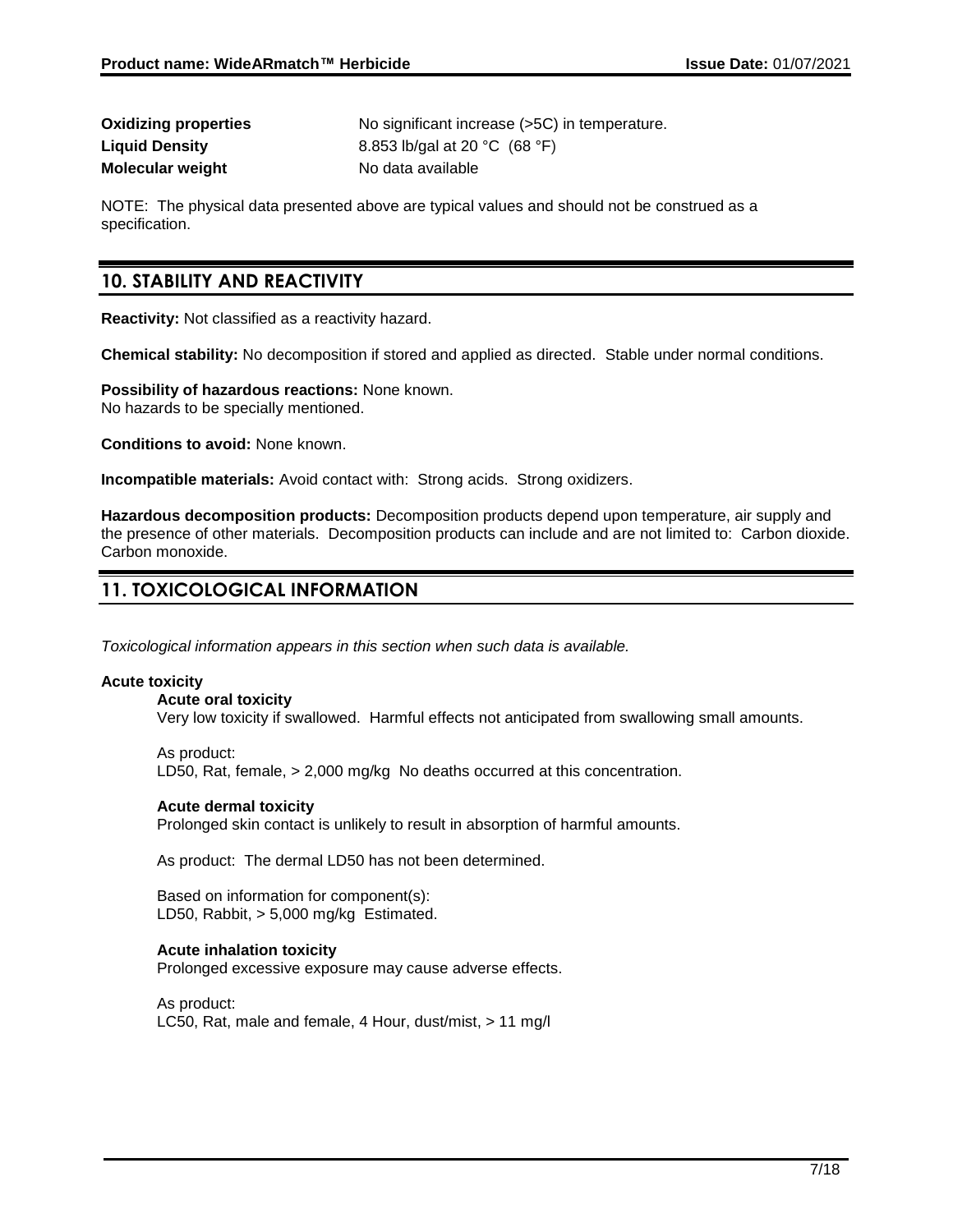### **Skin corrosion/irritation**

Brief contact may cause slight skin irritation with local redness.

### **Serious eye damage/eye irritation**

May cause moderate eye irritation.

### **Sensitization**

For skin sensitization: Did not demonstrate the potential for contact allergy in mice.

For respiratory sensitization: No relevant data found.

### **Specific Target Organ Systemic Toxicity (Single Exposure)**

May cause drowsiness or dizziness. Route of Exposure: Inhalation Target Organs: Central nervous system

### **Specific Target Organ Systemic Toxicity (Repeated Exposure)**

For the solvent(s): Excessive exposure to solvent(s) may cause respiratory irritation and central nervous system depression.

#### **Carcinogenicity**

For the active ingredient(s): Did not cause cancer in laboratory animals.

Contains naphthalene which has caused cancer in some laboratory animals. In humans, there is limited evidence of cancer in workers involved in naphthalene production. Limited oral studies in rats were negative.

### **Teratogenicity**

For the active ingredient(s): Has been toxic to the fetus in laboratory animals at doses toxic to the mother. Did not cause birth defects in laboratory animals.

Clopyralid caused birth defects in test animals, but only at greatly exaggerated doses that were severely toxic to the mothers. No birth defects were observed in animals given clopyralid at doses several times greater than those expected during normal exposure. Has been toxic to the fetus in laboratory animals at doses toxic to the mother. However, the relevance of this to humans is unknown. Dose levels producing these effects were many times higher than any dose levels expected from exposure due to use.

#### **Reproductive toxicity**

For the active ingredient(s): In animal studies, did not interfere with reproduction.

### **Mutagenicity**

For the active ingredient(s): In vitro genetic toxicity studies were negative. Animal genetic toxicity studies were negative.

For the minor component(s): In vitro genetic toxicity studies were negative in some cases and positive in other cases.

### **Aspiration Hazard**

May be fatal if swallowed and enters airways.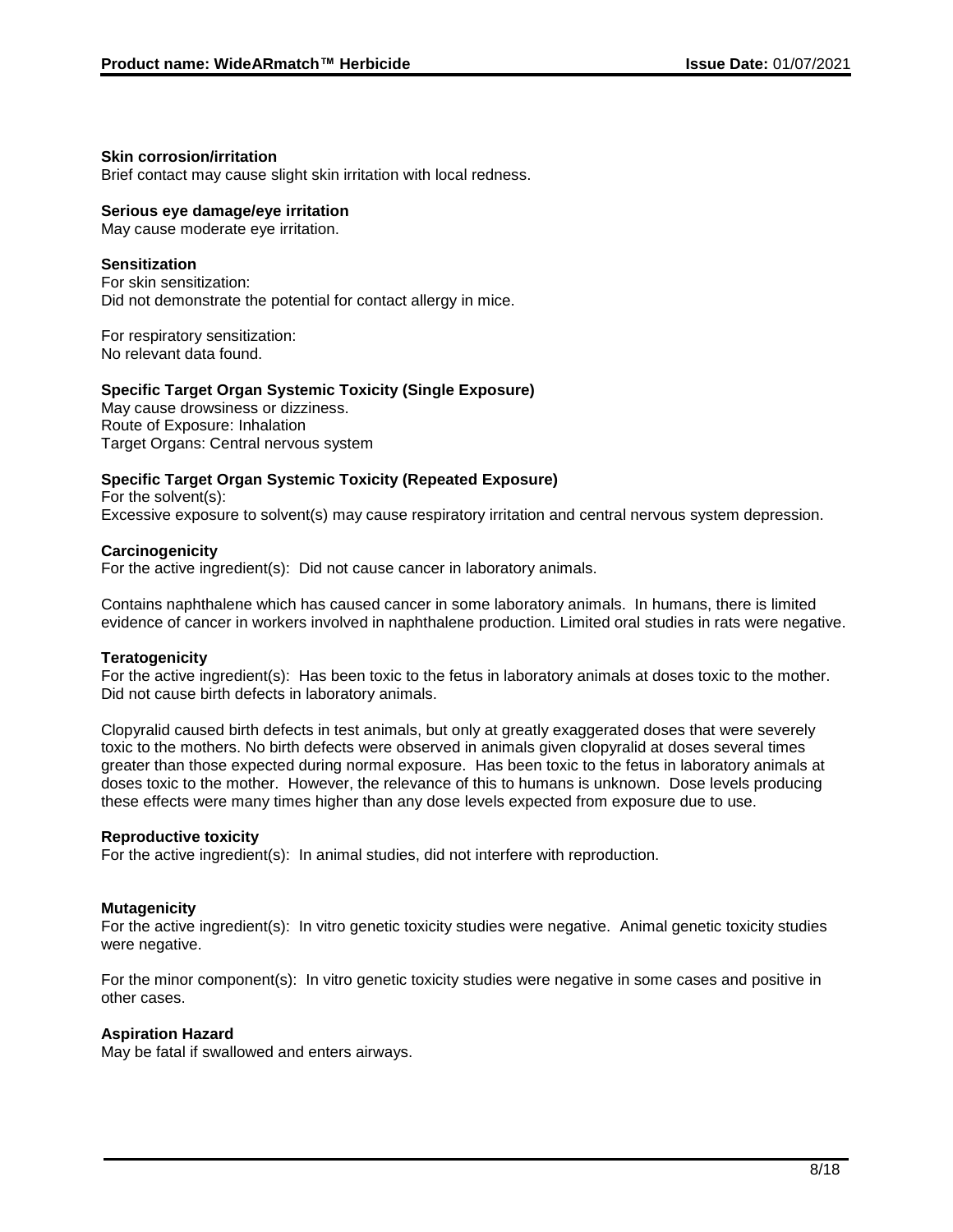| Carcinogenicity                                |              |                                                                      |
|------------------------------------------------|--------------|----------------------------------------------------------------------|
| <b>Component</b>                               | List         | <b>Classification</b>                                                |
| Solvent naphtha (petroleum),<br>heavy aromatic | <b>ACGIH</b> | A3: Confirmed animal carcinogen with<br>unknown relevance to humans. |
| <b>Naphthalene</b>                             | <b>IARC</b>  | Group 2B: Possibly carcinogenic to<br>humans                         |
|                                                | US NTP       | Reasonably anticipated to be a human<br>carcinogen                   |
|                                                | ACGIH        | A3: Confirmed animal carcinogen with<br>unknown relevance to humans. |

## **12. ECOLOGICAL INFORMATION**

*Ecotoxicological information appears in this section when such data is available.*

### **Toxicity**

### **Halauxifen-methyl**

### **Acute toxicity to fish**

Material is very highly toxic to aquatic organisms on an acute basis (LC50/EC50 < 0.1 mg/L in the most sensitive species).

LC50, Rainbow trout (Oncorhynchus mykiss), static test, 96 Hour, 2.01 mg/l

LC50, Pimephales promelas (fathead minnow), 96 Hour, > 3.22 mg/l

### **Acute toxicity to aquatic invertebrates**

EC50, Daphnia magna (Water flea), static test, 48 Hour, 2.12 mg/l, OECD Test Guideline 202

### **Acute toxicity to algae/aquatic plants**

The EC50 value is above the water solubility. ErC50, Pseudokirchneriella subcapitata (green algae), 96 Hour, > 3.0 mg/l ErC50, Myriophyllum spicatum, 14 d, Growth rate inhibition, 0.000393 mg/l

#### **Toxicity to bacteria**

EC50, activated sludge, 1 d, > 981 mg/l

### **Chronic toxicity to fish**

NOEC, Pimephales promelas (fathead minnow), flow-through test, Other, 0.259 mg/l NOEC, Cyprinodon variegatus (sheepshead minnow), flow-through test, 36 d, 0.00272 mg/l

### **Chronic toxicity to aquatic invertebrates**

NOEC, Daphnia magna (Water flea), semi-static test, 21 d, number of offspring, 0.484 mg/l

### **Toxicity to Above Ground Organisms**

Material is practically non-toxic to birds on an acute basis (LD50 > 2000 mg/kg). Material is practically non-toxic to birds on a dietary basis (LC50 > 5000 ppm). dietary LC50, Colinus virginianus (Bobwhite quail), 5 d, > 5,620 ppm dietary LC50, Anas platyrhynchos (Mallard duck), 5 d, > 5,620 ppm oral LD50, Colinus virginianus (Bobwhite quail), mortality, > 2250mg/kg bodyweight. contact LD50, Apis mellifera (bees), 48 Hour, mortality, > 98.1µg/bee oral LD50, Apis mellifera (bees), 48 Hour, mortality, > 108µg/bee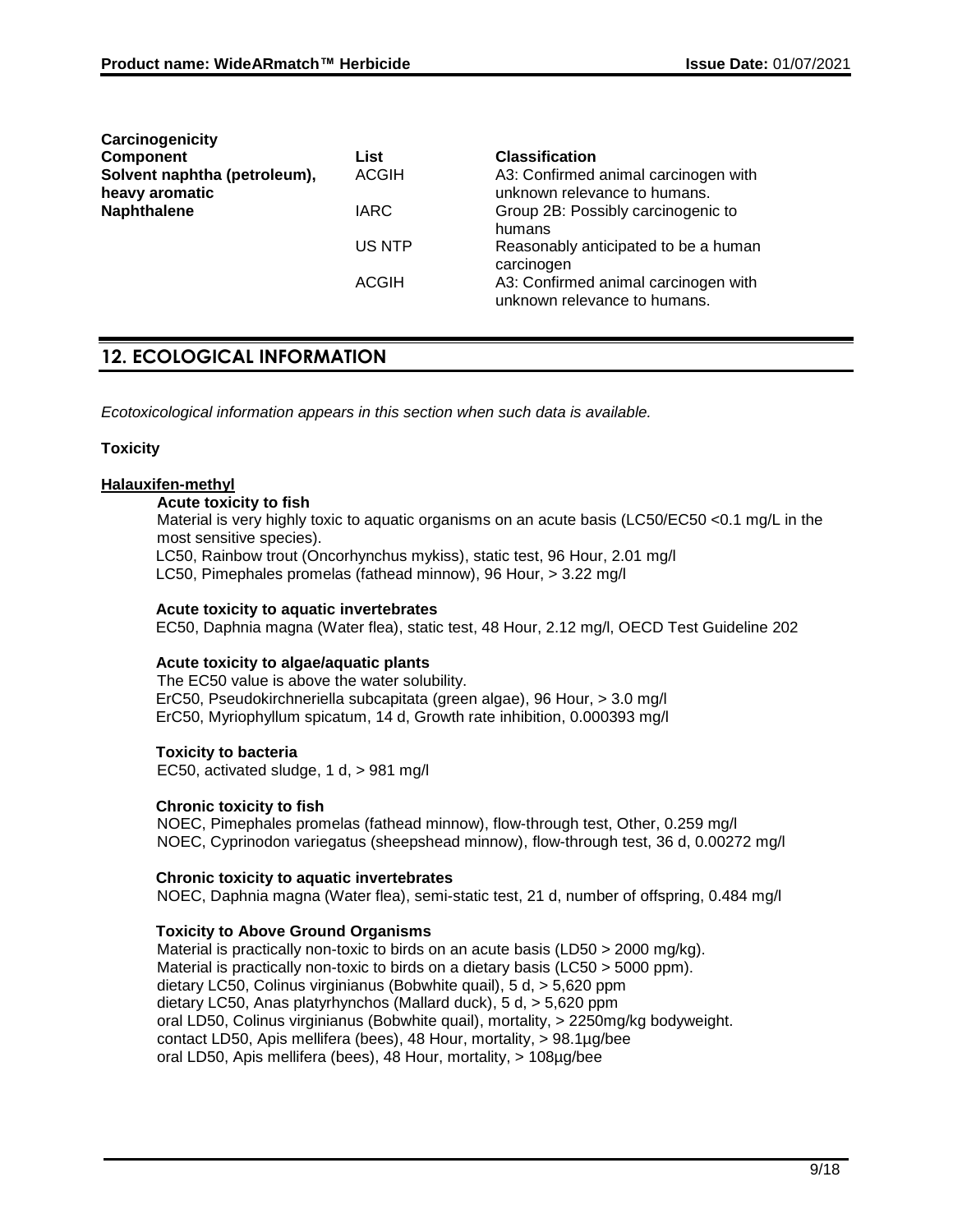### **Toxicity to soil-dwelling organisms**

LC50, Eisenia fetida (earthworms), 14 d, mortality, > 1,000 mg/kg

### **Fluroxypyr 1-methylheptyl ester**

#### **Acute toxicity to fish**

Material is very highly toxic to aquatic organisms on an acute basis (LC50/EC50 <0.1 mg/L in the most sensitive species).

LC50, Oncorhynchus mykiss (rainbow trout), semi-static test, 96 Hour, > 0.225 mg/l, OECD Test Guideline 203 or Equivalent

#### **Acute toxicity to aquatic invertebrates**

EC50, Daphnia magna (Water flea), semi-static test, 48 Hour, > 0.183 mg/l, OECD Test Guideline 202 or Equivalent

Toxicity to aquatic species occurs at concentrations above material's water solubility.

### **Acute toxicity to algae/aquatic plants**

ErC50, diatom Navicula sp., static test, 72 Hour, 0.24 mg/l, OECD Test Guideline 201 or Equivalent EbC50, alga Scenedesmus sp., 72 Hour, > 0.47 mg/l ErC50, Selenastrum capricornutum (green algae), 96 Hour, > 1.410 mg/l ErC50, Myriophyllum spicatum, 14 d, 0.075 mg/l NOEC, Myriophyllum spicatum, 14 d, 0.031 mg/l

### **Chronic toxicity to fish**

NOEC, Rainbow trout (Oncorhynchus mykiss), 0.32 mg/l

### **Toxicity to Above Ground Organisms**

Material is practically non-toxic to birds on an acute basis (LD50 > 2000 mg/kg). Material is practically non-toxic to birds on a dietary basis (LC50 > 5000 ppm). oral LD50, Colinus virginianus (Bobwhite quail), 5 d, > 2000mg/kg bodyweight. dietary LC50, Colinus virginianus (Bobwhite quail), > 5000mg/kg diet. oral LD50, Apis mellifera (bees), 48 Hour, > 100micrograms/bee contact LD50, Apis mellifera (bees), 48 Hour, > 100micrograms/bee

### **Toxicity to soil-dwelling organisms**

LC50, Eisenia fetida (earthworms), > 1,000 mg/kg

### **Clopyralid monoethanolamine salt**

**Acute toxicity to fish**

#### For similar material(s):

Material is moderately toxic to aquatic organisms on an acute basis (LC50/EC50 between 1 and 10 mg/L in the most sensitive species tested).

LC50, Oncorhynchus mykiss (rainbow trout), static test, 96 Hour, > 100 mg/l, OECD Test Guideline 203 or Equivalent

### **Acute toxicity to aquatic invertebrates**

EC50, Daphnia magna (Water flea), static test, 48 Hour, > 100 mg/l, OECD Test Guideline 202 or **Equivalent** 

### **Acute toxicity to algae/aquatic plants**

ErC50, Pseudokirchneriella subcapitata (green algae), 72 Hour, 30 mg/l Based on information for a similar material: ErC50, Myriophyllum spicatum, 14 d, > 3 mg/l Based on information for a similar material: NOEC, Myriophyllum spicatum, 14 d, 0.0089 mg/l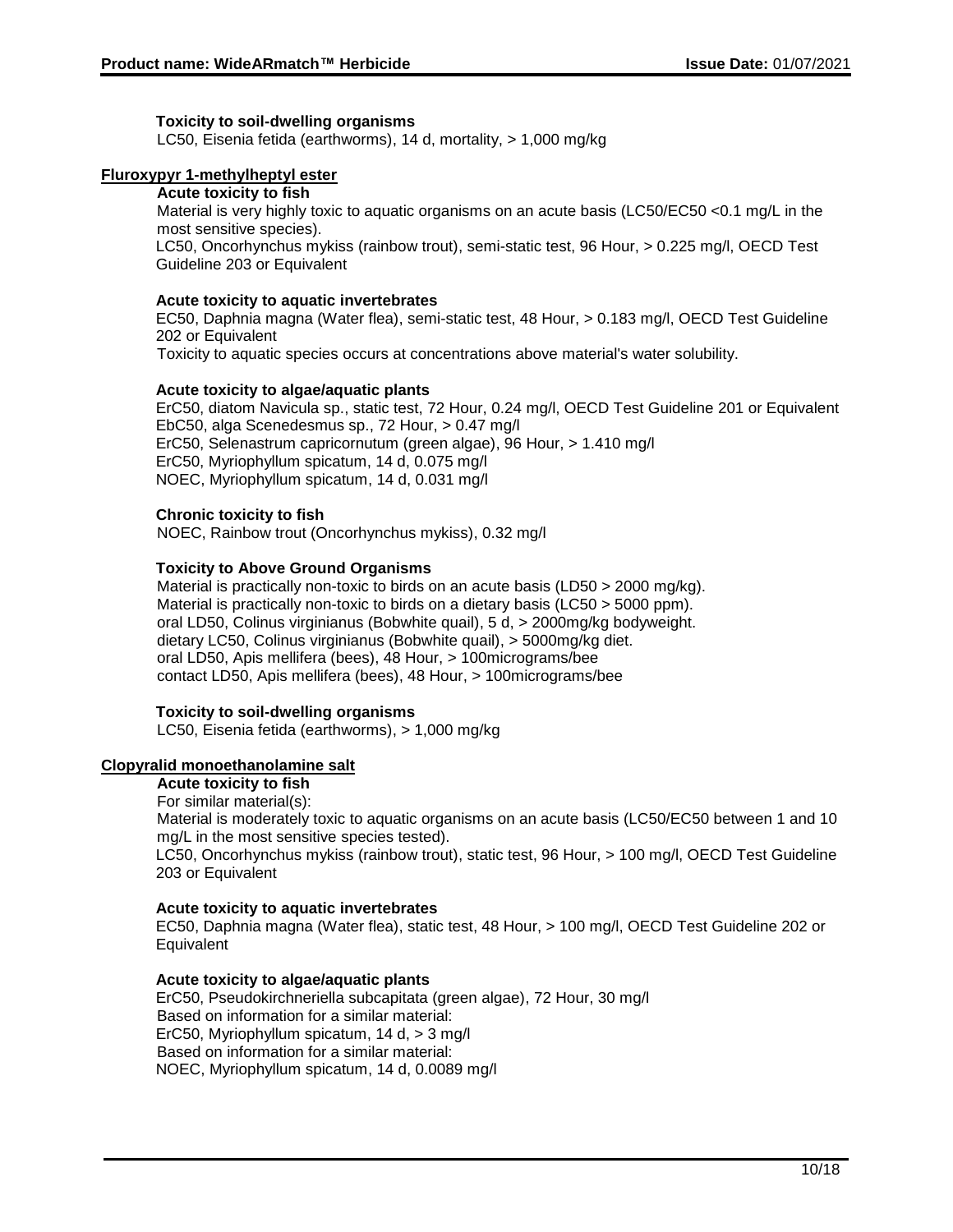### **Toxicity to Above Ground Organisms**

For similar active ingredient(s). Clopyralid. Material is slightly toxic to birds on an acute basis (LD50 between 501 and 2000 mg/kg). Material is practically non-toxic to birds on a dietary basis (LC50 > 5000 ppm). For similar active ingredient(s). oral LD50, Anas platyrhynchos (Mallard duck), 14 d, 1465 - 2000mg/kg bodyweight. For similar active ingredient(s). dietary LC50, Colinus virginianus (Bobwhite quail), 8 d, > 5000mg/kg diet. For similar active ingredient(s). contact LD50, Apis mellifera (bees), 48 d, > 100micrograms/bee For similar active ingredient(s). oral LD50, Apis mellifera (bees), 48 d, > 98.1micrograms/bee

### **Solvent naphtha (petroleum), heavy aromatic**

### **Acute toxicity to fish**

Material is moderately toxic to aquatic organisms on an acute basis (LC50/EC50 between 1 and 10 mg/L in the most sensitive species tested).

LC50, Oncorhynchus mykiss (rainbow trout), static test, 96 Hour, 2 - 5 mg/l, OECD Test Guideline 203 or Equivalent

### **Acute toxicity to aquatic invertebrates**

EL50, Daphnia magna (Water flea), static test, 48 Hour, 3 - 10 mg/l, OECD Test Guideline 202 or **Equivalent** 

### **Acute toxicity to algae/aquatic plants**

EL50, Pseudokirchneriella subcapitata (green algae), static test, 72 Hour, 11 mg/l, OECD Test Guideline 201 or Equivalent

### **Toxicity to Above Ground Organisms**

Based on information for a similar material: dietary LC50, Colinus virginianus (Bobwhite quail), 5 d, > 6,500 ppm Based on information for a similar material: oral LD50, Colinus virginianus (Bobwhite quail), > 2,250 mg/kg

#### **Dipropylene glycol monomethyl ether**

#### **Acute toxicity to fish**

Material is practically non-toxic to aquatic organisms on an acute basis (LC50/EC50/EL50/LL50 >100 mg/L in the most sensitive species tested).

LC50, Poecilia reticulata (guppy), static test, 96 Hour, > 1,000 mg/l, OECD Test Guideline 203 or **Equivalent** 

### **Acute toxicity to aquatic invertebrates**

LC50, Daphnia magna (Water flea), static test, 48 Hour, 1,919 mg/l, OECD Test Guideline 202 or **Equivalent** 

LC50, Crangon crangon (shrimp), semi-static test, 96 Hour, > 1,000 mg/l, OECD Test Guideline 202 or Equivalent

LC50, copepod Acartia tonsa, static test, 48 Hour, 2,070 mg/l, ISO TC147/SC5/WG2

### **Acute toxicity to algae/aquatic plants**

ErC50, Pseudokirchneriella subcapitata (green algae), static test, 96 Hour, Biomass, > 969 mg/l, OECD Test Guideline 201 or Equivalent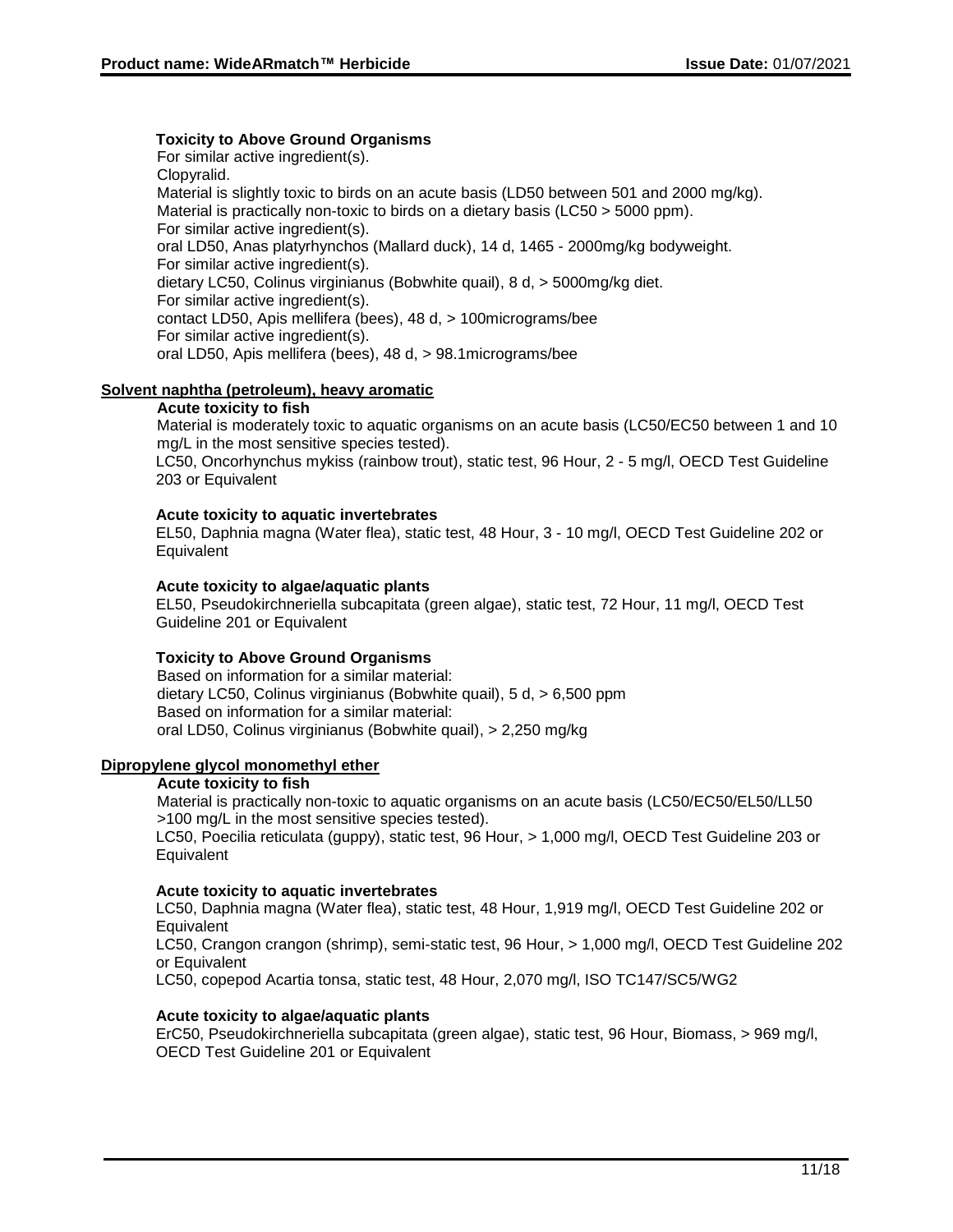### **Toxicity to bacteria**

EC10, Pseudomonas putida, 18 Hour, 4,168 mg/l

### **Chronic toxicity to aquatic invertebrates**

NOEC, Daphnia magna (Water flea), flow-through test, 22 d, > 0.5 mg/l LOEC, Daphnia magna (Water flea), flow-through test, 22 d, > 0.5 mg/l MATC (Maximum Acceptable Toxicant Level), Daphnia magna (Water flea), flow-through test, 22 d, > 0.5 mg/l

### **Naphthalene**

### **Acute toxicity to fish**

Material is highly toxic to aquatic organisms on an acute basis (LC50/EC50 between 0.1 and 1 mg/L in the most sensitive species tested). LC50, Oncorhynchus mykiss (rainbow trout), 96 Hour, 0.11 mg/l

#### **Acute toxicity to aquatic invertebrates**

EC50, Daphnia magna (Water flea), static test, 48 Hour, 1.6 - 24.1 mg/l

### **Acute toxicity to algae/aquatic plants**

ErC50, Skeletonema costatum (marine diatom), Growth rate inhibition, 72 Hour, 0.4 mg/l

### **Chronic toxicity to fish**

NOEC, Other, flow-through, 40 d, mortality, 0.37 mg/l

#### **Balance**

**Acute toxicity to fish**

No relevant data found.

### **Persistence and degradability**

### **Halauxifen-methyl**

**Biodegradability:** For similar active ingredient(s). Halauxifen. Material is expected to biodegrade very slowly (in the environment). Fails to pass OECD/EEC tests for ready biodegradability. 10-day Window: Not applicable **Biodegradation:** 7.7 % **Exposure time:** 28 d **Method:** OECD Test Guideline 310 or Equivalent

### **Fluroxypyr 1-methylheptyl ester**

**Biodegradability:** Material is not readily biodegradable according to OECD/EEC guidelines. 10-day Window: Fail **Biodegradation:** 32 % **Exposure time:** 28 d **Method:** OECD Test Guideline 301D or Equivalent

### **Theoretical Oxygen Demand:** 2.2 mg/mg

**Stability in Water (1/2-life)** Hydrolysis, half-life, 454 d

### **Clopyralid monoethanolamine salt**

**Biodegradability:** For similar active ingredient(s). Clopyralid. Material is expected to biodegrade very slowly (in the environment). Fails to pass OECD/EEC tests for ready biodegradability.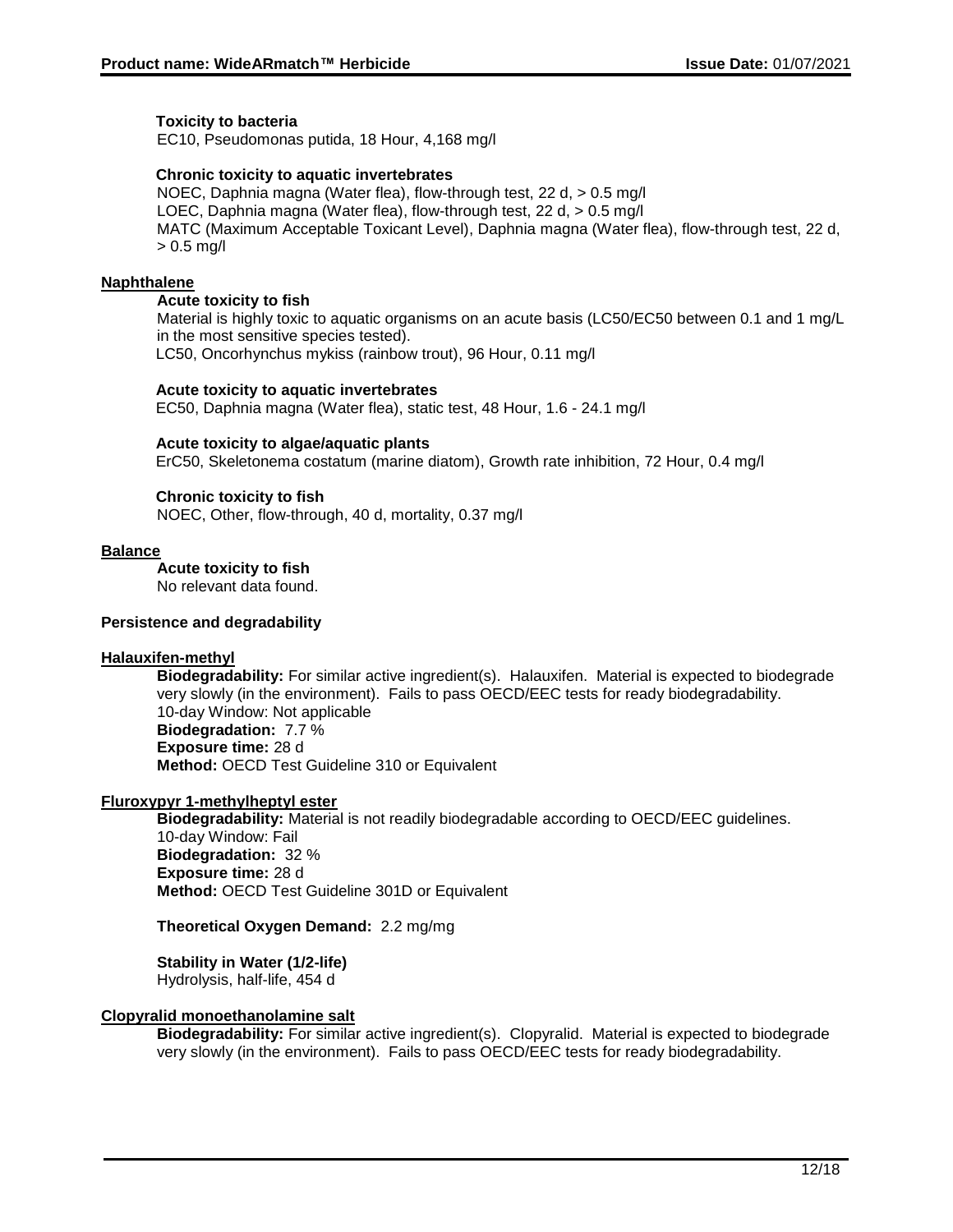### **Solvent naphtha (petroleum), heavy aromatic**

**Biodegradability:** Based on stringent OECD test guidelines, this material cannot be considered as readily biodegradable; however, these results do not necessarily mean that the material is not biodegradable under environmental conditions. 10-day Window: Fail **Biodegradation:** 39 % **Exposure time:** 28 d **Method:** OECD Test Guideline 301D or Equivalent

### **Dipropylene glycol monomethyl ether**

**Biodegradability:** Material is readily biodegradable. Passes OECD test(s) for ready biodegradability. Material is ultimately biodegradable (reaches > 70% mineralization in OECD test(s) for inherent biodegradability). 10-day Window: Pass **Biodegradation:** 75 % **Exposure time:** 28 d **Method:** OECD Test Guideline 301F or Equivalent

**Theoretical Oxygen Demand:** 2.06 mg/mg

**Chemical Oxygen Demand:** 2.02 mg/mg Dichromate

### **Biological oxygen demand (BOD)**

| <b>Incubation</b><br>Time | <b>BOD</b> |
|---------------------------|------------|
| 5 d                       | 0 %        |
| 10d                       | 0 %        |
| 20 d                      | 31.6%      |

#### **Photodegradation**

**Test Type:** Half-life (indirect photolysis) **Sensitization:** OH radicals **Atmospheric half-life:** 3.4 - 10.4 Hour **Method:** Estimated.

#### **Naphthalene**

**Biodegradability:** Biodegradation under aerobic static laboratory conditions is high (BOD20 or  $BOD28/ThOD > 40%$ ).

### **Theoretical Oxygen Demand:** 3.00 mg/mg

### **Biological oxygen demand (BOD)**

| <b>Incubation</b><br>Time | <b>BOD</b> |
|---------------------------|------------|
| 5 d                       | 57.000 %   |
| 10 $d$                    | 71.000 %   |
| 20 Y                      | 71.000 %   |

#### **Photodegradation**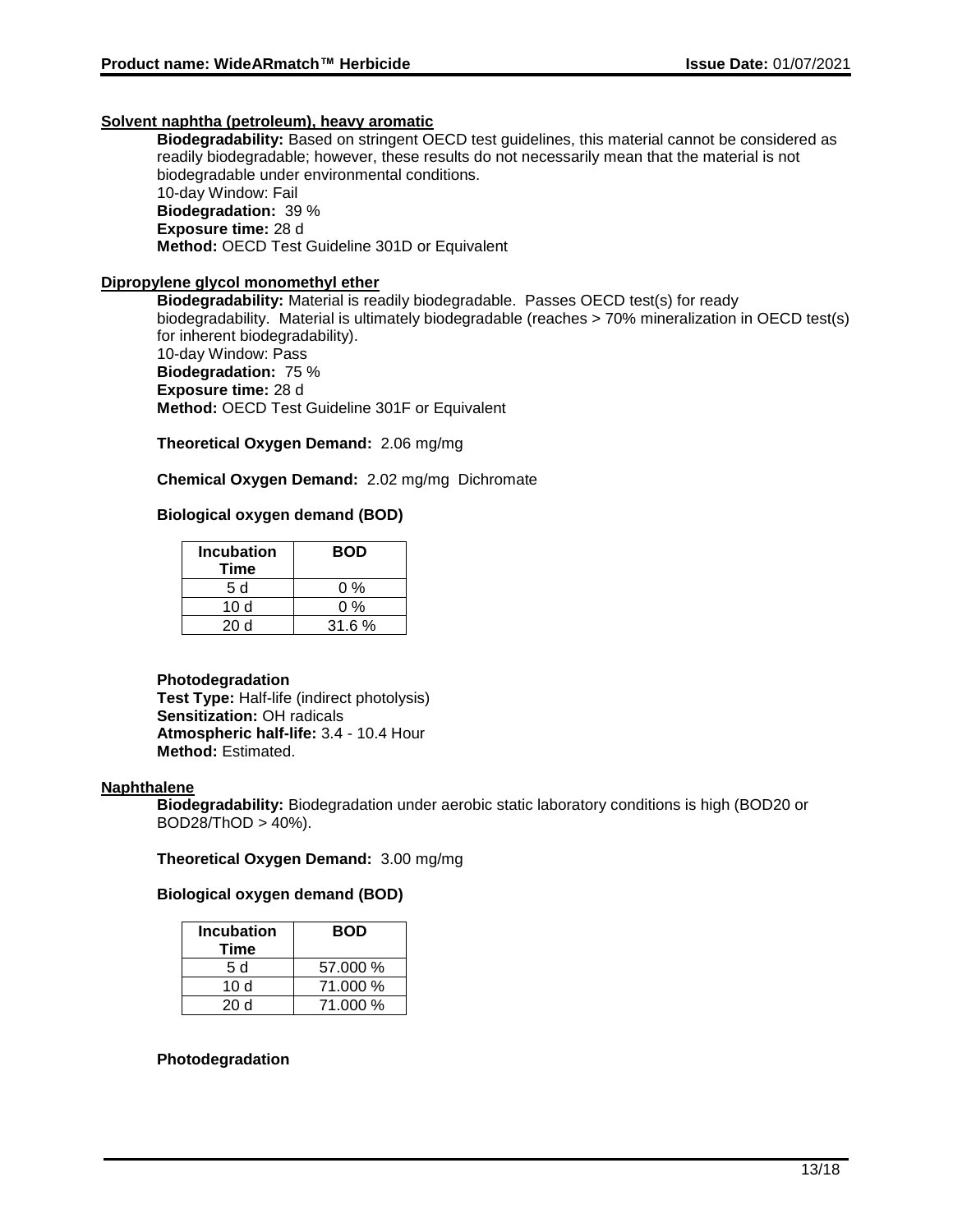**Test Type:** Half-life (indirect photolysis) **Sensitization:** OH radicals **Atmospheric half-life:** 5.9 Hour **Method:** Estimated.

### **Balance**

**Biodegradability:** No relevant data found.

### **Bioaccumulative potential**

### **Halauxifen-methyl**

**Bioaccumulation:** Bioconcentration potential is moderate (BCF between 100 and 3000 or Log Pow between 3 and 5).

**Partition coefficient: n-octanol/water(log Pow):** 3.76

**Bioconcentration factor (BCF):** 233 Lepomis macrochirus (Bluegill sunfish) 42 d

### **Fluroxypyr 1-methylheptyl ester**

**Bioaccumulation:** Bioconcentration potential is low (BCF < 100 or Log Pow < 3). **Partition coefficient: n-octanol/water(log Pow):** 5.04 Measured **Bioconcentration factor (BCF):** 26 Oncorhynchus mykiss (rainbow trout) Measured

### **Clopyralid monoethanolamine salt**

**Bioaccumulation:** For similar active ingredient(s). Clopyralid. Bioconcentration potential is low (BCF < 100 or Log Pow < 3).

### **Solvent naphtha (petroleum), heavy aromatic**

**Bioaccumulation:** Bioconcentration potential is high (BCF > 3000 or Log Pow between 5 and 7). **Partition coefficient: n-octanol/water(log Pow):** 2.9 - 6.1 Measured

### **Dipropylene glycol monomethyl ether**

**Bioaccumulation:** Bioconcentration potential is low (BCF < 100 or Log Pow < 3). **Partition coefficient: n-octanol/water(log Pow):** 1.01 Measured

### **Naphthalene**

**Bioaccumulation:** Bioconcentration potential is moderate (BCF between 100 and 3000 or Log Pow between 3 and 5).

**Partition coefficient: n-octanol/water(log Pow):** 3.3 Measured **Bioconcentration factor (BCF):** 40 - 300 Fish 28 d Measured

### **Balance**

**Bioaccumulation:** No relevant data found.

#### **Mobility in soil**

### **Halauxifen-methyl**

Expected to be relatively immobile in soil (Koc > 5000). **Partition coefficient (Koc):** 5684

### **Fluroxypyr 1-methylheptyl ester**

Expected to be relatively immobile in soil (Koc > 5000). **Partition coefficient (Koc):** 6200 - 43000

### **Clopyralid monoethanolamine salt**

For similar active ingredient(s).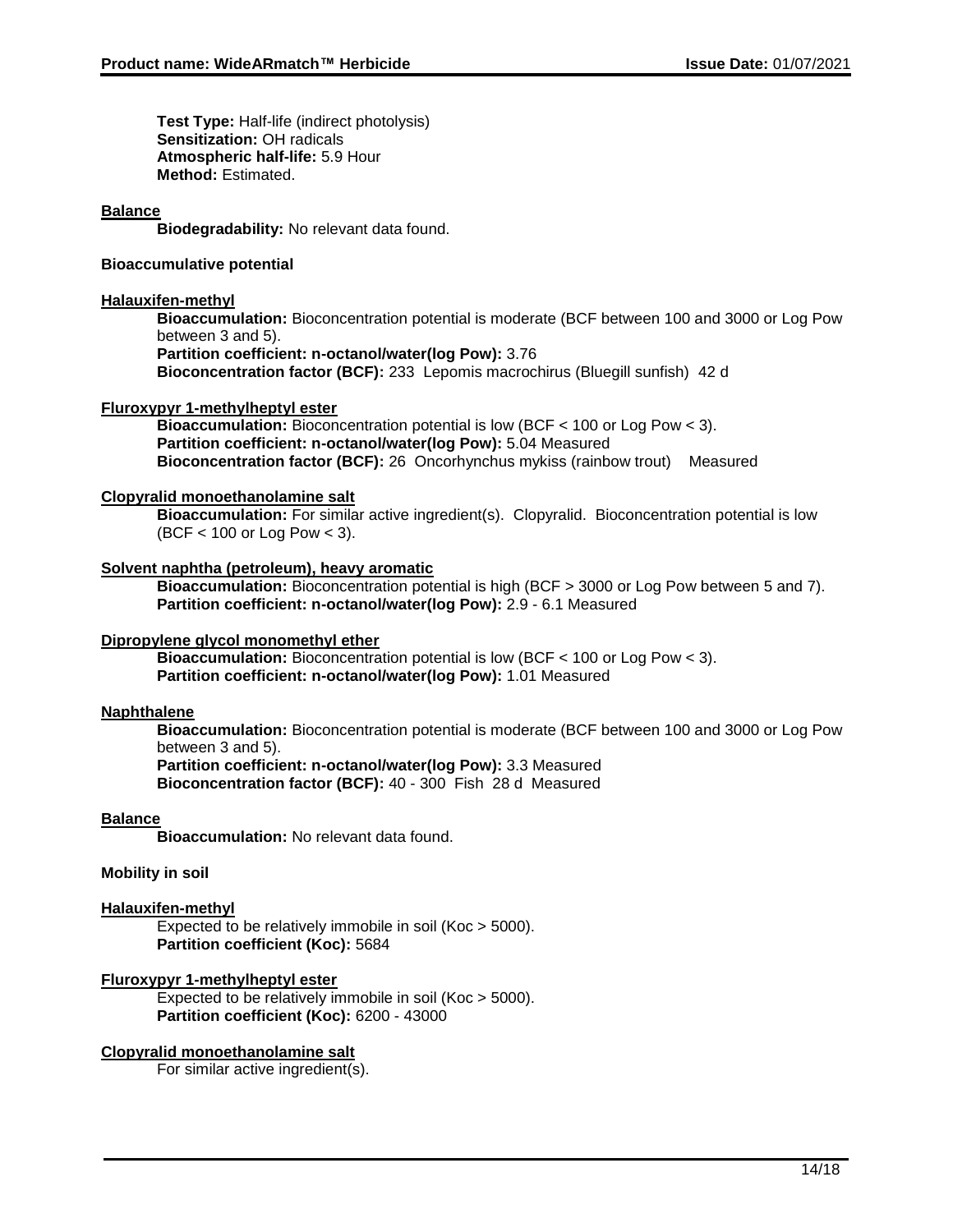Clopyralid. Potential for mobility in soil is very high (Koc between 0 and 50).

### **Solvent naphtha (petroleum), heavy aromatic**

No relevant data found.

### **Dipropylene glycol monomethyl ether**

Given its very low Henry's constant, volatilization from natural bodies of water or moist soil is not expected to be an important fate process. Potential for mobility in soil is very high (Koc between 0 and 50). **Partition coefficient (Koc):** 0.28 Estimated.

### **Naphthalene**

Potential for mobility in soil is medium (Koc between 150 and 500). **Partition coefficient (Koc):** 240 - 1300 Measured

### **Balance**

No relevant data found.

## **13. DISPOSAL CONSIDERATIONS**

**Disposal methods:** If wastes and/or containers cannot be disposed of according to the product label directions, disposal of this material must be in accordance with your local or area regulatory authorities. This information presented below only applies to the material as supplied. The identification based on characteristic(s) or listing may not apply if the material has been used or otherwise contaminated. It is the responsibility of the waste generator to determine the toxicity and physical properties of the material generated to determine the proper waste identification and disposal methods in compliance with applicable regulations. If the material as supplied becomes a waste, follow all applicable regional, national and local laws.

## **14. TRANSPORT INFORMATION**

### **DOT**

| <b>Proper shipping name</b> | Environmentally hazardous substance, liquid,<br>n.o.s.(Naphthalene) |
|-----------------------------|---------------------------------------------------------------------|
| UN number                   | <b>UN 3082</b>                                                      |
| <b>Class</b>                |                                                                     |
| <b>Packing group</b>        | Ш                                                                   |
| <b>Reportable Quantity</b>  | Naphthalene                                                         |

### **Classification for SEA transport (IMO-IMDG):**

| Proper shipping name       | ENVIRONMENTALLY HAZARDOUS SUBSTANCE, LIQUID,                |
|----------------------------|-------------------------------------------------------------|
|                            | N.O.S. (Fluroxypyr 1-methylheptyl ester, Halauxifen-methyl) |
| UN number                  | UN 3082                                                     |
| Class                      | 9                                                           |
| Packing group              | Ш                                                           |
| <b>Marine pollutant</b>    | Fluroxypyr 1-methylheptyl ester, Halauxifen-methyl          |
| <b>Transport in bulk</b>   | Consult IMO regulations before transporting ocean bulk      |
| according to Annex I or II |                                                             |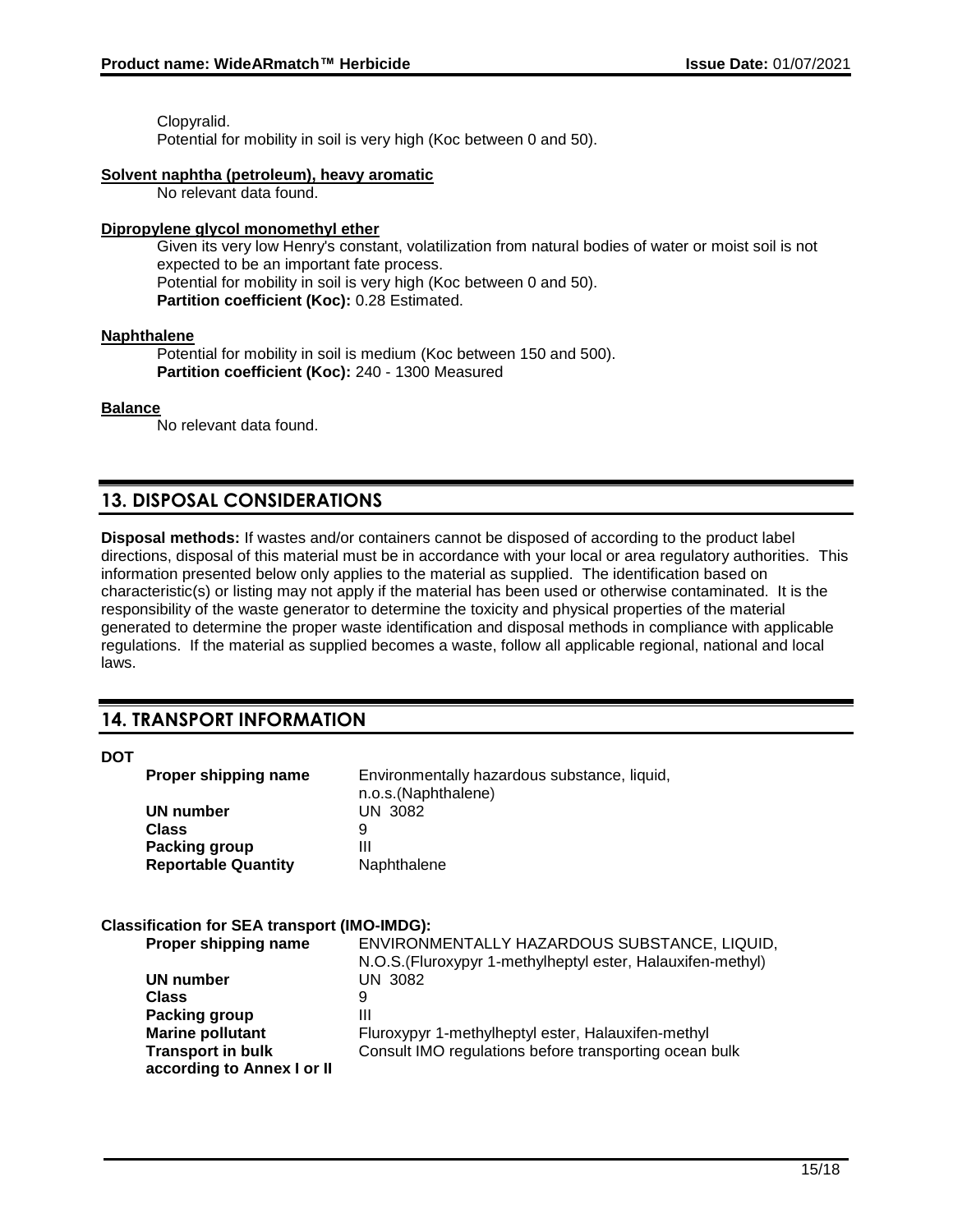### **of MARPOL 73/78 and the IBC or IGC Code**

### **Classification for AIR transport (IATA/ICAO):**

| Proper shipping name | Environmentally hazardous substance, liquid,                |
|----------------------|-------------------------------------------------------------|
|                      | n.o.s. (Fluroxypyr 1-methylheptyl ester, Halauxifen-methyl) |
| UN number            | UN 3082                                                     |
| Class                |                                                             |
| Packing group        | Ш                                                           |

### **Further information:**

Marine Pollutants assigned UN number 3077 and 3082 in single or combination packaging containing a net quantity per single or inner packaging of 5 L or less for liquids or having a net mass per single or inner packaging of 5 KG or less for solids may be transported as non-dangerous goods as provided in section 2.10.2.7 of IMDG code, IATA special provision A197, and ADR/RID special provision 375.

This information is not intended to convey all specific regulatory or operational requirements/information relating to this product. Transportation classifications may vary by container volume and may be influenced by regional or country variations in regulations. Additional transportation system information can be obtained through an authorized sales or customer service representative. It is the responsibility of the transporting organization to follow all applicable laws, regulations and rules relating to the transportation of the material.

## **15. REGULATORY INFORMATION**

**Superfund Amendments and Reauthorization Act of 1986 Title III (Emergency Planning and Community Right-to-Know Act of 1986) Sections 311 and 312**

Serious eye damage or eye irritation **Carcinogenicity** Specific target organ toxicity (single or repeated exposure) Aspiration hazard

### **Superfund Amendments and Reauthorization Act of 1986 Title III (Emergency Planning and Community Right-to-Know Act of 1986) Section 313**

The following components are subject to reporting levels established by SARA Title III, Section 313: **Components CASRN** Naphthalene

# **National Fire Code of Canada**

Not applicable

### **Pennsylvania Worker and Community Right-To-Know Act:**

To the best of our knowledge, this product does not contain chemicals at levels which require reporting under this statute.

### **California Prop. 65**

WARNING: This product can expose you to chemicals including Naphthalene, Sulfuric acid, Methyl isobutyl ketone, Hexachlorobenzene, which is/are known to the State of California to cause cancer, and N-Methyl-2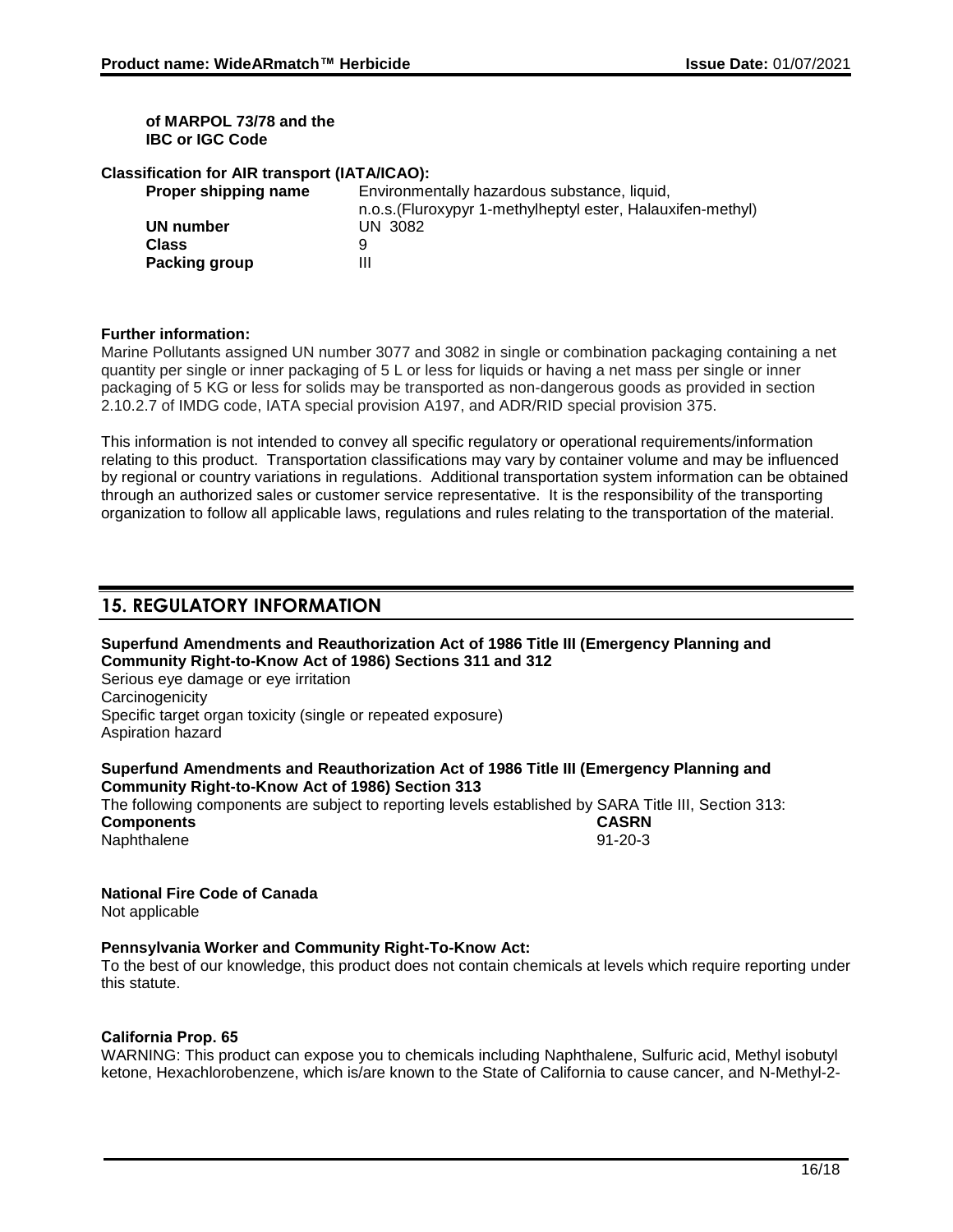pyrrolidone, Methyl isobutyl ketone, Hexachlorobenzene, which is/are known to the State of California to cause birth defects or other reproductive harm. For more information go to www.P65Warnings.ca.gov.

### **United States TSCA Inventory (TSCA)**

This product contains chemical substance(s) exempt from U.S. EPA TSCA Inventory requirements. It is regulated as a pesticide subject to Federal Insecticide, Fungicide, and Rodenticide Act (FIFRA) requirements.

## **16. OTHER INFORMATION**

#### **Hazard Rating System NFPA**

| NFPA |               |                     |                    |  |
|------|---------------|---------------------|--------------------|--|
|      | <b>Health</b> | <b>Flammability</b> | <b>Instability</b> |  |
|      |               |                     |                    |  |

### **Revision**

Identification Number: 97069601 / Issue Date: 01/07/2021 / Version: 1.1 DAS Code: GF-4030

Most recent revision(s) are noted by the bold, double bars in left-hand margin throughout this document.

### **Legend**

| -- 9 - - - -    |                                                                              |  |  |
|-----------------|------------------------------------------------------------------------------|--|--|
| <b>ACGIH</b>    | USA. ACGIH Threshold Limit Values (TLV)                                      |  |  |
| Corteva OEL     | Corteva Occupational Exposure Limit                                          |  |  |
| Dow IHG         | Dow Industrial Hygiene Guideline                                             |  |  |
| NIOSH REL       | USA. NIOSH Recommended Exposure Limits                                       |  |  |
| <b>OSHA Z-1</b> | USA. Occupational Exposure Limits (OSHA) - Table Z-1 Limits for Air          |  |  |
|                 | Contaminants                                                                 |  |  |
| <b>SKIN</b>     | Absorbed via skin                                                            |  |  |
| <b>ST</b>       | STEL - 15-minute TWA exposure that should not be exceeded at any time during |  |  |
|                 | a workday                                                                    |  |  |
| <b>STEL</b>     | Short-term exposure limit                                                    |  |  |
| <b>TWA</b>      | Time Weighted Average (TWA):                                                 |  |  |
|                 |                                                                              |  |  |

### **Full text of other abbreviations**

AIIC - Australian Inventory of Industrial Chemicals; ASTM - American Society for the Testing of Materials; bw - Body weight; CERCLA - Comprehensive Environmental Response, Compensation, and Liability Act; CMR - Carcinogen, Mutagen or Reproductive Toxicant; DIN - Standard of the German Institute for Standardisation; DOT - Department of Transportation; DSL - Domestic Substances List (Canada); ECx - Concentration associated with x% response; EHS - Extremely Hazardous Substance; ELx - Loading rate associated with x% response; EmS - Emergency Schedule; ENCS - Existing and New Chemical Substances (Japan); ErCx - Concentration associated with x% growth rate response; ERG - Emergency Response Guide; GHS - Globally Harmonized System; GLP - Good Laboratory Practice; HMIS - Hazardous Materials Identification System; IARC - International Agency for Research on Cancer; IATA - International Air Transport Association; IBC - International Code for the Construction and Equipment of Ships carrying Dangerous Chemicals in Bulk; IC50 - Half maximal inhibitory concentration; ICAO - International Civil Aviation Organization; IECSC - Inventory of Existing Chemical Substances in China; IMDG - International Maritime Dangerous Goods; IMO - International Maritime Organization; ISHL - Industrial Safety and Health Law (Japan); ISO - International Organisation for Standardization; KECI - Korea Existing Chemicals Inventory; LC50 - Lethal Concentration to 50 % of a test population; LD50 - Lethal Dose to 50% of a test population (Median Lethal Dose); MARPOL -